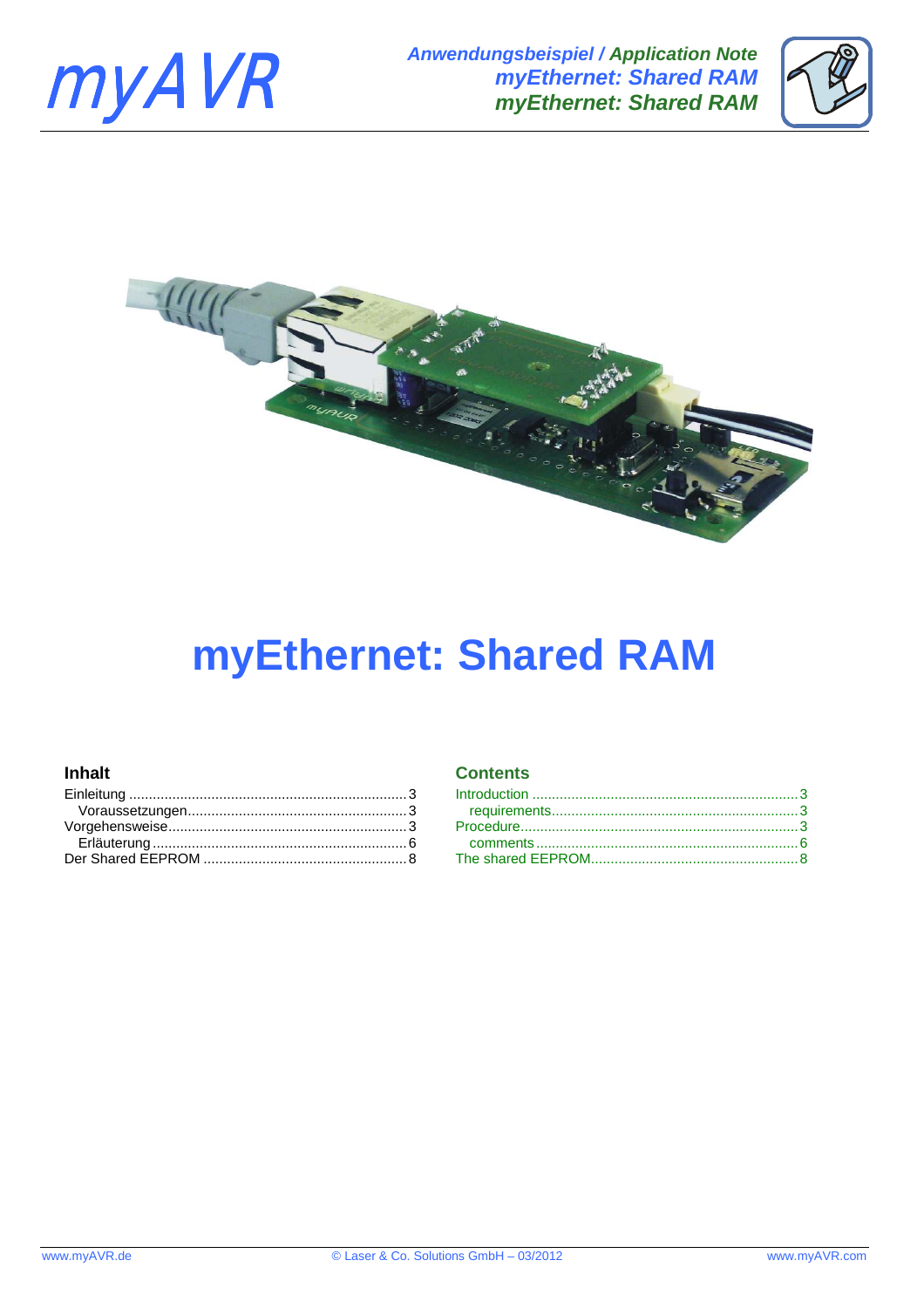Die Informationen in diesem Produkt werden ohne Rücksicht auf einen eventuellen Patentschutz veröffentlicht.

Warennamen werden ohne Gewährleistung der freien Verwendbarkeit benutzt.

Bei der Zusammenstellung von Texten und Abbildungen wurde mit größter Sorgfalt vorgegangen.

Trotzdem können Fehler nicht vollständig ausgeschlossen werden.

Die Autoren können für fehlerhafte Angaben und deren Folgen weder eine juristische Verantwortung noch irgendeine Haftung übernehmen.

Für Verbesserungsvorschläge und Hinweise auf Fehler sind die Autoren dankbar.

Alle Rechte vorbehalten, auch die der fotomechanischen Wiedergabe und der Speicherung in elektronischen Medien. Die gewerbliche Nutzung der in diesem Produkt gezeigten Modelle und Arbeiten ist nicht zulässig.

Fast alle Hardware- und Softwarebezeichnungen, die in diesem Dokument erwähnt werden, sind gleichzeitig auch eingetragene Warenzeichen und sollten als solche betrachtet werden.

© Laser & Co. Solutions GmbH Promenadenring 8 02708 Löbau **Deutschland** 

www.myAVR.de<br>service@myavr.de

Tel: ++49 (0) 358 470 222<br>Fax: ++49 (0) 358 470 233  $++49(0)$  358 470 233 In spite of the great care taken while writing this document the author is not responsible for the topicality, correctness, completeness or quality of the information provided. Liability claims regarding damage caused by the use of any information provided, including any kind of information which is incomplete or incorrect,will therefore be rejected.

All rights reserved. Unless otherwise specified, no part of this publication may be reproduced or utilized in any form or by any means, electronic or mechanical, including photocopying and microfilm, without permission in writing from the publisher.

All trademarks and registered trademarks appearing in this document are the property of their respective owners.

© Laser & Co. Solutions GmbH Promenadenring 8 02708 Löbau **Germany** 

www.myAVR.com<br>service@myavr.com

Tel: ++49 (0) 358 470 222<br>Fax: ++49 (0) 358 470 233  $+49(0)$  358 470 233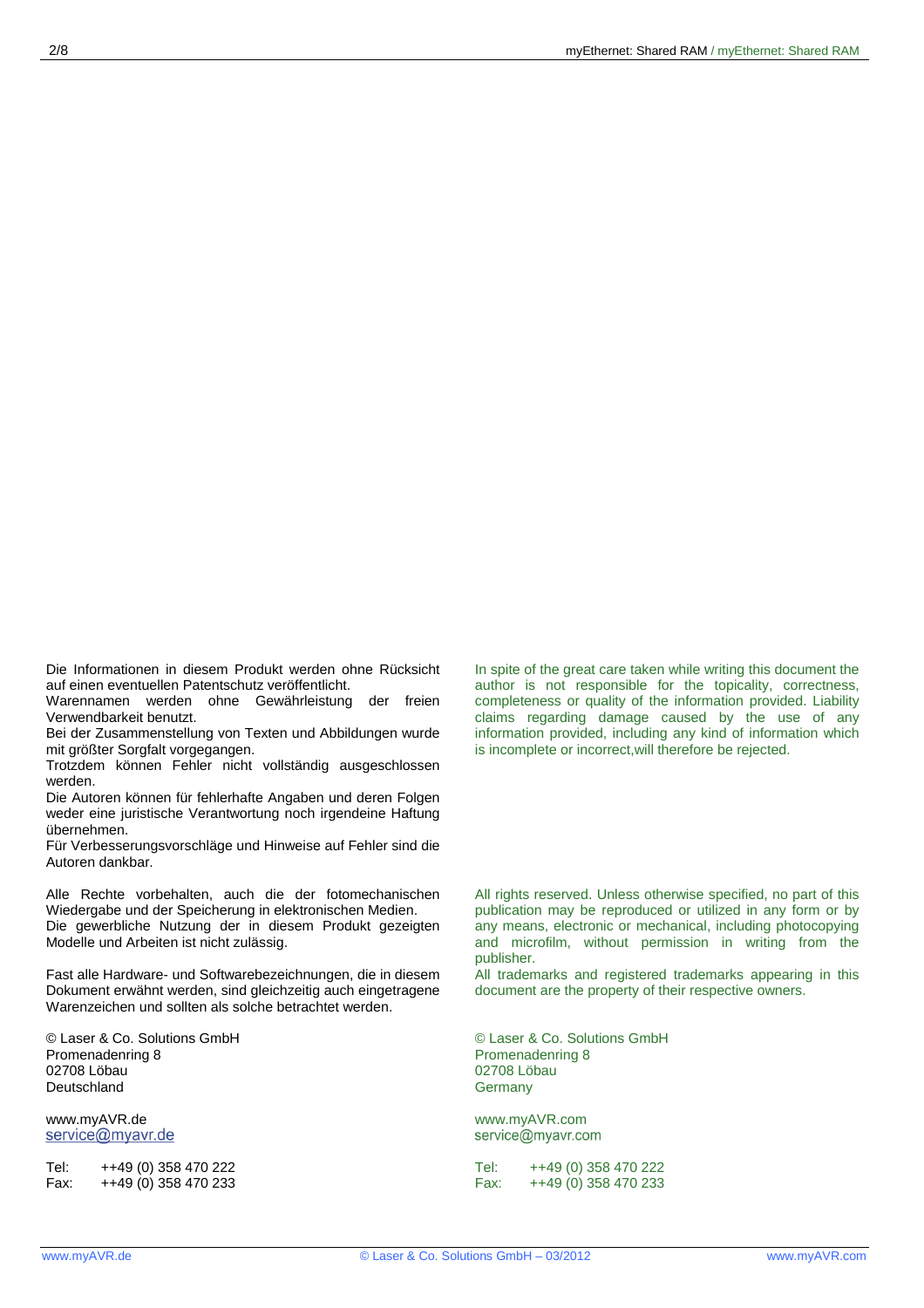Das myEthernet verfügt über einen 4 Kilobyte großen SRAM. Ein Teil davon kann als Shared RAM reserviert werden. Dies geschieht über die Konfigurationsdatei des myEthernet, die sich auf der SD-Karte befindet.

Dieser Shared RAM ist ein Speicherbereich, in welchem das myEthernet Daten ablegen kann. Darüber hinaus kann das myEthernet aus den Shared RAM Daten als HTML-Datei speichern. Außerdem können an das myEthernet angeschlossene Geräte Daten in den Shared RAM des myEthernet schreiben und aus ihm lesen. Dies geschieht per TWI.

In diesem Beispiel soll das myEthernet die Zeichen 'W', 'e', 'l', 't' in den Shared RAM schreiben. Zugleich wird der Inhalt des Shared RAM auf verschiedene Arten ausgegeben.

### **Voraussetzungen**

- myEthernet
- Spannungsversorgung für myEthernet
	- o über mySmartUSB MK2 mittels ISP oder
		- o mit Netzteil und PowerKit V5 oder
		- o über die 20-polige Stiftleiste des myAVR Boards
- LAN-Kabel

## **Einleitung Introduction and Einleitung Introduction**

The myEthernet has a 4 K Byte large SRAM. One part of it may be reserved as a shared RAM. This is done via the configuration file of the myEthernet, which is located on the SD card.

This shared RAM is an shared memory area in which the myEthernet can store data. In addition, the myEthernet can save data from the shared RAM as a HTML file. Furthermore can devices, which are connected to the myEthernet, write data in the shared RAM of the myEthernet and read out of it. This is done by TWI.

In this example, the myEthernet will write the characters 'w', 'o', 'r', 'l', 'd' and '!' in the shared RAM. At the same time, the content of the shared RAM will be displayed in different ways.

### **Properties**

- myEthernet
- power supply for the myEthernet
	- o about the mySmartUSB MK2 in terms of ISP or o with power supply and PowerKit V5 or
	- o about the 20-pole socket board
- LAN cable



### **Vorgehensweise Approach Approach**

Erstellen Sie eine HTM-Datei mit dem Namen shramrd.htm. Fügen Sie den folgenden Quelltext ein. Diese Datei kopieren Sie dann auf die MicroSD-Karte. Danach wird die MicroSD-Karte in das myEthernet gesteckt, dies an eine Spannungsversorgung angeschlossen und über ein LAN-Kabel mit einem PC verbunden.

Create a HTM file witch is called shramrd.htm. Paste the following source code into it and copy this file to your microSD card. Put the microSD card into your myEthernet. Connect the myEthernet to the power supply and to a LAN cable, which is connected to your PC.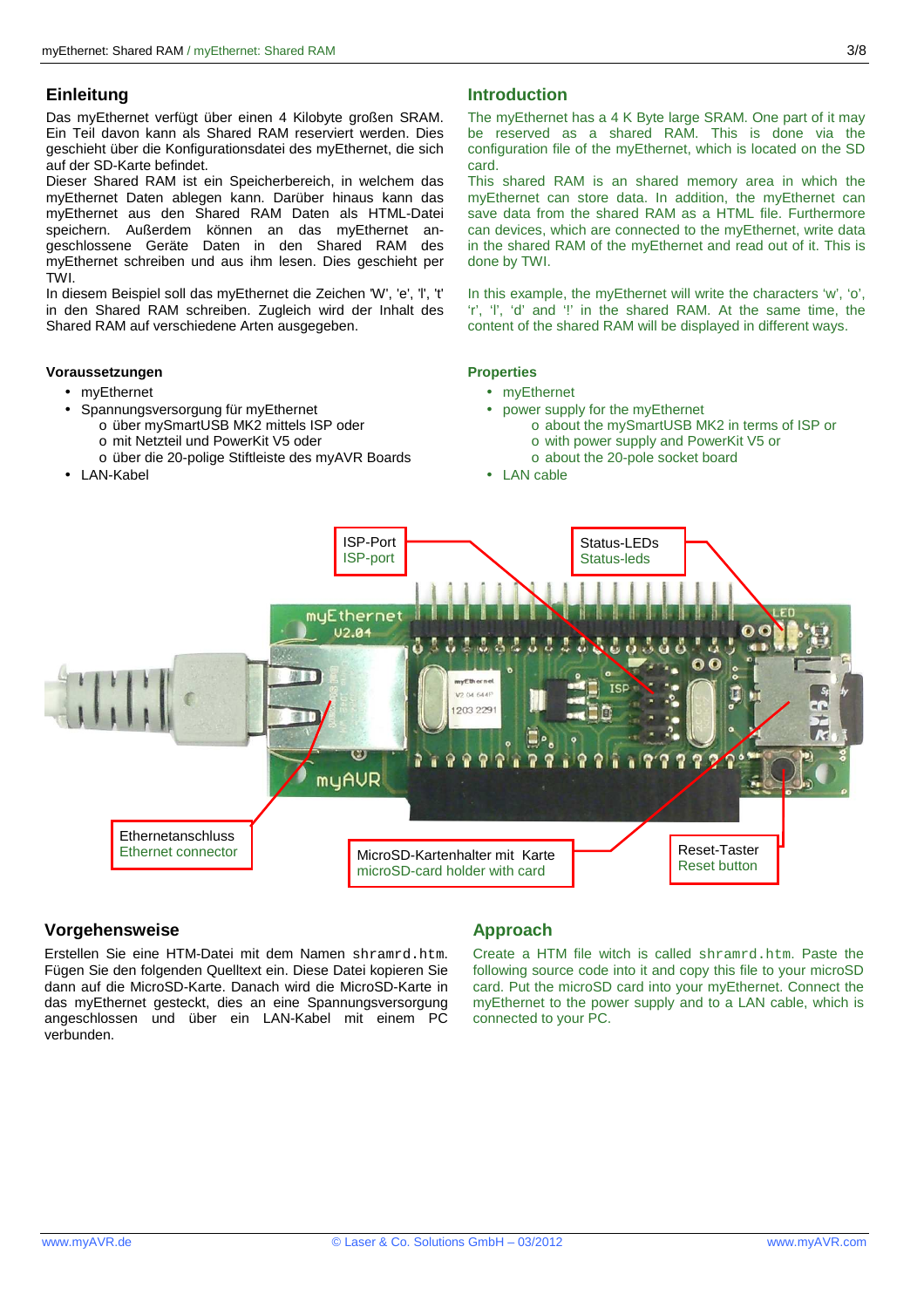```
Quellcode
<!DOCTYPE HTML PUBLIC "-//W3C//DTD HTML 4.01 Transitional//EN"> 
<h+ml> <head> 
 <title>Shared RAM Lesen & amp; schreiben</title>
   <style type="text/css"> 
     td, th {border-right: 1px solid #000000;} 
     th {border-bottom: 1px solid #000000;} 
   </style> 
  </head> 
  <body> 
   <a href="shramrd.htm?myChangeCmd=%B0o1000%7E0x57%B0">Schreibe 'W' in den Shared 
          RAM.</a><br> 
   <a href="shramrd.htm?myChangeCmd=%B0o1001%7E0x65%B0">Schreibe 'e' in den Shared 
          RAM.</a><br> 
   <a href="shramrd.htm?myChangeCmd=%B0o1002%7E0x6C%B0">Schreibe 'l' in den Shared 
          RAM.</a><br> 
   <a href="shramrd.htm?myChangeCmd=%B0o1003%7E0x74%B0">Schreibe 't' in den Shared 
          RAM. < /a <p>Inhalt des Shared RAM:</p> 
   <table cellpadding="5" cellspacing="0"> 
   <tr> 
    <th>&nbsp;</th>
     <th>Ausgabe als Integer</th> 
     <th>Ausgabe als Hexadezimalzahl</th> 
   \langletr>
    <tr> 
     <td>4 x 1 Byte:</td> 
     <td>°v1000° °v1001° °v1002° °v1003°</td> 
     <td>°v1000~%x° °v1001~%x° °v1002~%x° °v1003~%x°</td> 
   \langletr>
    <tr> 
    <td>2 x 2 Byte:</td> 
     <td>°v2000° °v2002°</td> 
     <td>°v2000~%x° °v2002~%x°</td> 
   \epsilon/tr>
    <tr> 
     <td>1 x 4 Byte:</td> 
     <td>°v3000°</td> 
     <td>°v3000~%x°</td> 
   \langle/tr>
   </table><br> 
  Ausgabe als Text:<br> 
  Hallo °v1000~%c° °v1001~%c° °v1002~%c° °v1003~%c°<br> 
  Ausgabe mehrerer Bytes (4x1): °V1000~4°<br> 
  Ausgabe mehrerer Bytes (2x2): °V2000~2°<br> 
  </body> 
</html>
```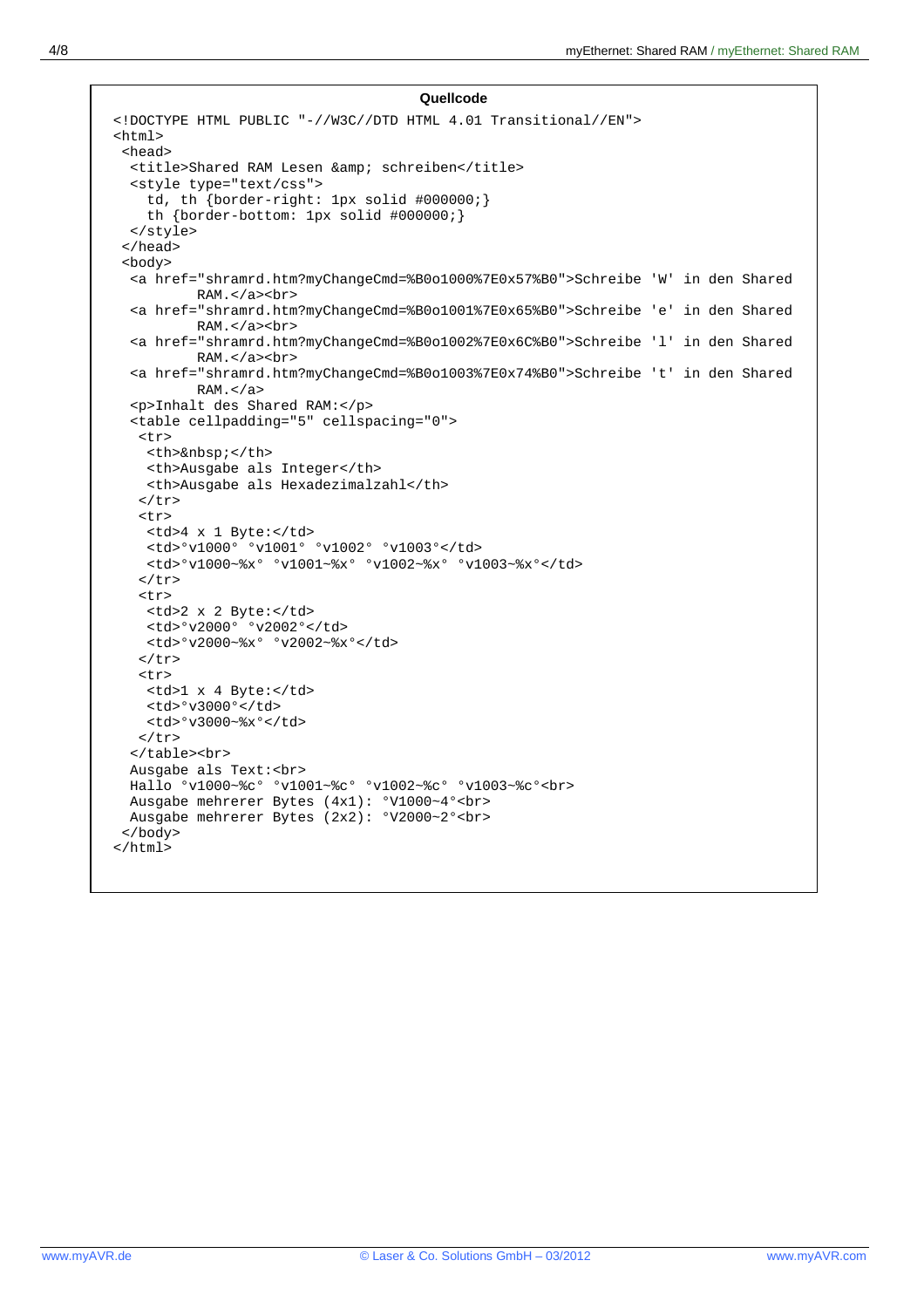```
source code
<!DOCTYPE HTML PUBLIC "-//W3C//DTD HTML 4.01 Transitional//EN"> 
<html> 
  <head> 
  <title>read / write Shared RAM</title>
   <style type="text/css"> 
     td, th {border-right: 1px solid #000000;} 
     th {border-bottom: 1px solid #000000;} 
  </style> 
  </head> 
  <body> 
  <a href="shramrd.htm?myChangeCmd=%B0o1000%7E0x77%B0">Write 'w' in Shared 
            RAM.</a><br> 
   <a href="shramrd.htm?myChangeCmd=%B0o1001%7E0x6F%B0">Write 'o' in Shared 
            RAM.</a><br> 
   <a href="shramrd.htm?myChangeCmd=%B0o1002%7E0x72%B0">Write 'r' in Shared 
            RAM.</a><br> 
   <a href="shramrd.htm?myChangeCmd=%B0o1003%7E0x6C%B0">Write 'l' in Shared 
            RAM.</a><br> 
   <a href="shramrd.htm?myChangeCmd=%B0o1004%7E0x64%B0">Write 'd' in Shared 
            RAM.</a><br> 
   <a href="shramrd.htm?myChangeCmd=%B0o1005%7E0x21%B0">Write '!' in Shared 
            RAM. < /a <p>Content of Shared RAM:</p> 
    <table cellpadding="5" cellspacing="0"> 
    <tr> 
    <th>&nbsp;</th>
    <th>Output as Integer</th> 
    <th>Output as hexadecimal number</th> 
   \langle/tr>
    <tr> 
     <td>4 x 1 Byte:</td> 
     <td>°v1000° °v1001° °v1002° °v1003° °v1004° °v1005°</td> 
     <td>°v1000~%x° °v1001~%x° °v1002~%x° °v1003~%x° °v1004~%x° °v1005~%x°</td> 
   \epsilon/tr>
    <tr> 
     <td>3 x 2 Byte:</td> 
     <td>°v2000° °v2002° °v2004°</td> 
     <td>°v2000~%x° °v2002~%x° °v2004~%x°</td> 
   \langletr>
    <tr> 
     <td>1 x 4 Byte:</td> 
    <td>%y3000%/td>
     <td>°v3000~%x°</td> 
   \langletr>
   </table><br> 
   Output as text:<br> 
  Hello °v1000~%c° °v1001~%c° °v1002~%c° °v1003~%c° °v1004~%c° °v1005~%c°<br> 
  <br>
  output multiple bytes (6x1): °V1000~6°<br> 
  output multiple bytes (3x2): °V2000~3°<br> 
  </body> 
</html>
```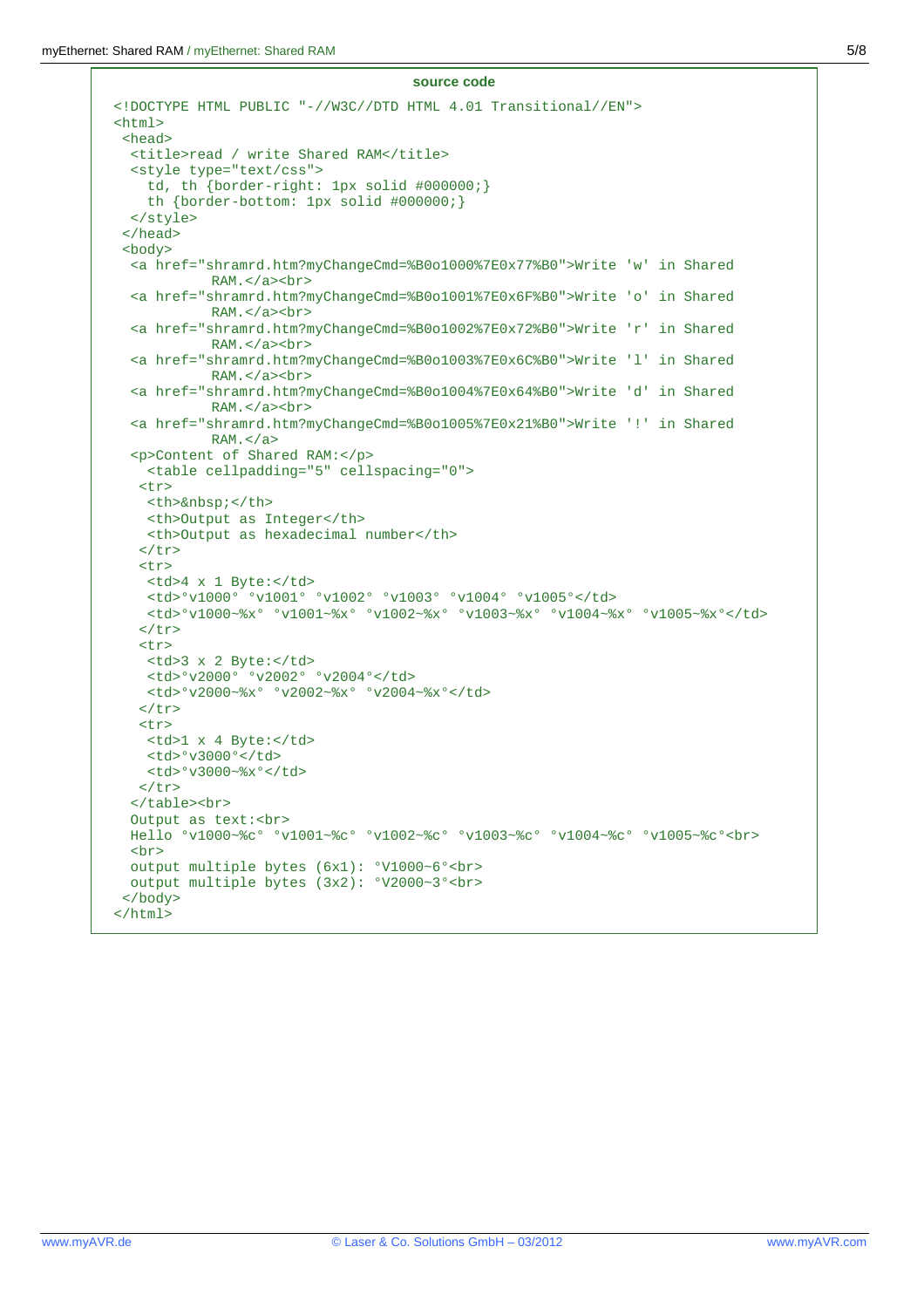Unter den Links werden die Werte, die sich im Shared RAM befinden, ausgegeben.

Auf der folgenden Seite befinden sich Bildschirmfotos der Webseiten.

Im oberen Bild ist die Seite vor dem Anklicken der Links abgebildet. Im unterem Bild ist dargestellt, wie die Seite nach dem Anklicken der Links aussieht.

**Erläuterung Introduction intervention intervention introduction introduction** 

### By using the command

myChangeCmd=°o<PinNr>~0x<hexadecimal values>° you can save one byte at the shared RAM. This byte will be added on the end of the address in the address bar. The command can also be triggered by a reference.

The pin number of the first bytes of the shared RAM is 1000. The value, which has to be stored in the shared RAM, must be passed as a hexadecimal value, e.g.

?myChangeCmd=°o1000°0x57°

If you want to insert a HTML reference, please notice, that you replace the sign  $\sim$  and °by the character codes ( $\sim$  =  $\frac{1}{8}$ 7E,  $\sim$ = %B0). Otherwise the myEthernet web server interprets all text inclusions within the degree signs as a substitution. E.g. a reference looks like:

### <a href=

"shramrd.htm?myChangeCmd=%B0o1000%7E0x57%B0"> write 'W' at the Shared RAM.</a>

To read out the current values from the shared RAM, you have to insert

°v<pinnumber>° at the HTML source code.

With °v1000~%c° the value will formatted according to the formatting sign. At this example as ASCII-sign. With  $\frac{\text{1000} - \text{100}}{\text{m}}$   $\cdot$  n bytes will be issued with a comma away the first byte.

If you use pin-numbers away 2000, the output values are two successive bytes. The following graphic should explain this:

Byte 1 Byte 2 Byte 3 Byte 4 Byte 5 Byte 6 Byte 7 Byte 8 Byte 9 Byte 10 Byte 11 Byte 12 Byte 13 Byte 14 Byte 15 Byte 16 Byte 17

| 8Bit  | 1000 | 1001 | 1002 | 1003 | 1004 | 1005 | 1006 | 1007 | 1008 | 1009 | 1010 | 1011 | 1012 | 1013 | 1014     | 1015     | $\cdots$ |
|-------|------|------|------|------|------|------|------|------|------|------|------|------|------|------|----------|----------|----------|
| 16Bit | 2000 |      |      | 2002 |      | 2004 | 2006 |      |      | 2008 |      | 2010 | 2012 |      |          | 2014     |          |
|       |      | 2001 |      |      | 2003 |      | 2005 | 2007 |      | 2009 |      | 2011 |      | 2013 |          | 2015     |          |
| 32Bit |      |      | 3000 |      |      |      | 3004 |      |      |      | 3008 |      |      | 3012 |          |          |          |
|       |      |      | 3001 |      |      |      | 3005 |      |      |      |      | 3009 |      |      |          | 3013     |          |
|       |      |      |      |      | 3002 |      |      |      | 3006 |      |      | 3010 |      |      | $\cdots$ |          |          |
|       |      |      |      |      |      | 3003 |      |      |      | 3007 |      |      | 3011 |      |          | $\cdots$ |          |

Somit ergeben sich folgende Bereiche für die Pin-Nummern:

| 8bit-Werte:  | Pin 1000-1127 |
|--------------|---------------|
| 16bit-Werte: | Pin 2000-2063 |
| 32bit-Werte  | Pin 3000-3031 |

Öffnen Sie die soeben erstellte Seite in einem Webbrowser. Dazu wird die zugewiesene IP-Adresse und der Name der Datei in die Adresszeile eingegeben, z.B.

http://192.168.178.96/shramrd.htm

Anfangs befinden sich zufällige Werte im Shared RAM. Klicken Sie auf die 4 Links. Dadurch werden nacheinander die Buchstaben

'W' (1. Byte),

'e' (2. Byte),

'l' (3. Byte),

't' (4. Byte)

in den Shared RAM geschrieben.

'o' (2nd byte),<br>'r' (3rd byte), 'r' (3rd byte),<br>'l' (4th byte), (4th byte), 'd' (5th byte),

- '!' (6th byte).
	- Under the links are the values from the shared RAM displayed.

In this way the following fields for the pin-numbers surrender:

Open the page in a Web browser. Therefore put the assigned IP-address and the name to the file you just prepared into the

http://192.168.178.96/shramrd.htm In the beginning, there is random data in the shared RAM. If you click on the 6 links, the following will be written in the

pin 3000-3031

8bit-values: pin 1000-1127 16bit-values: pin 2000-2063

address line E.g.

Shared RAM:<br>'W' (1st b

 $(1st byte)$ .

At the following page are the website screenshots. In the upper image is the page shown before clicking on the

links. In the picture below it shows how the page looks like after clicking the links.

Mit Hilfe des Befehls

interpretiert.

<a href=

myChangeCmd=°o<PinNr>~0x<hexadezimaler Wert>° kann man ein Byte im Shared RAM speichern. Dieser wird an das Ende der Adresse in der Adresszeile angehängt. Der Befehl

Die Pin-Nummer des 1. Bytes des Shared RAM ist 1000. Der Wert, der in den Shared RAM gespeichert werden soll, muss als

Will man einen HTML-Verweis einfügen, muss man beachten, dass man die Zeichen ~ und ° durch die Zeichencodes (~ =  $87E$ , ° = %B0) ersetzt, da der myEthernet Webserver sonst sämtliche Texteinschlüsse innerhalb der Gradzeichen als Ersetzung

"shramrd.htm?myChangeCmd=%B0o1000%7E0x57%B0">

°v<Pinnummer>° in den HTML-Quelltext eingegeben.

Um die aktuellen Werte aus dem Shared RAM auszulesen, wird

Mit °v1000~%c° wird der Wert entsprechend des Formatierungszeichens formatiert. In diesem Beispiel als ASCII-Zeichen. Mit °v1000~<n>° werden n Bytes ab dem 1. Byte

Werden Pinnummern ab 2000 verwendet, wird immer der Wert von 2 aufeinanderfolgenden Bytes ausgegeben. Folgende Grafik

kann auch durch einen Verweis ausgelöst werden.

hexadezimaler Wert übergeben werden, z.B.

Schreibe 'W' in den Shared RAM.</a>

getrennt mit einem Komma ausgegeben.

soll dies verdeutlichen:

?myChangeCmd=°o1000°0x57°

Ein Verweis muss z.B. so aussehen: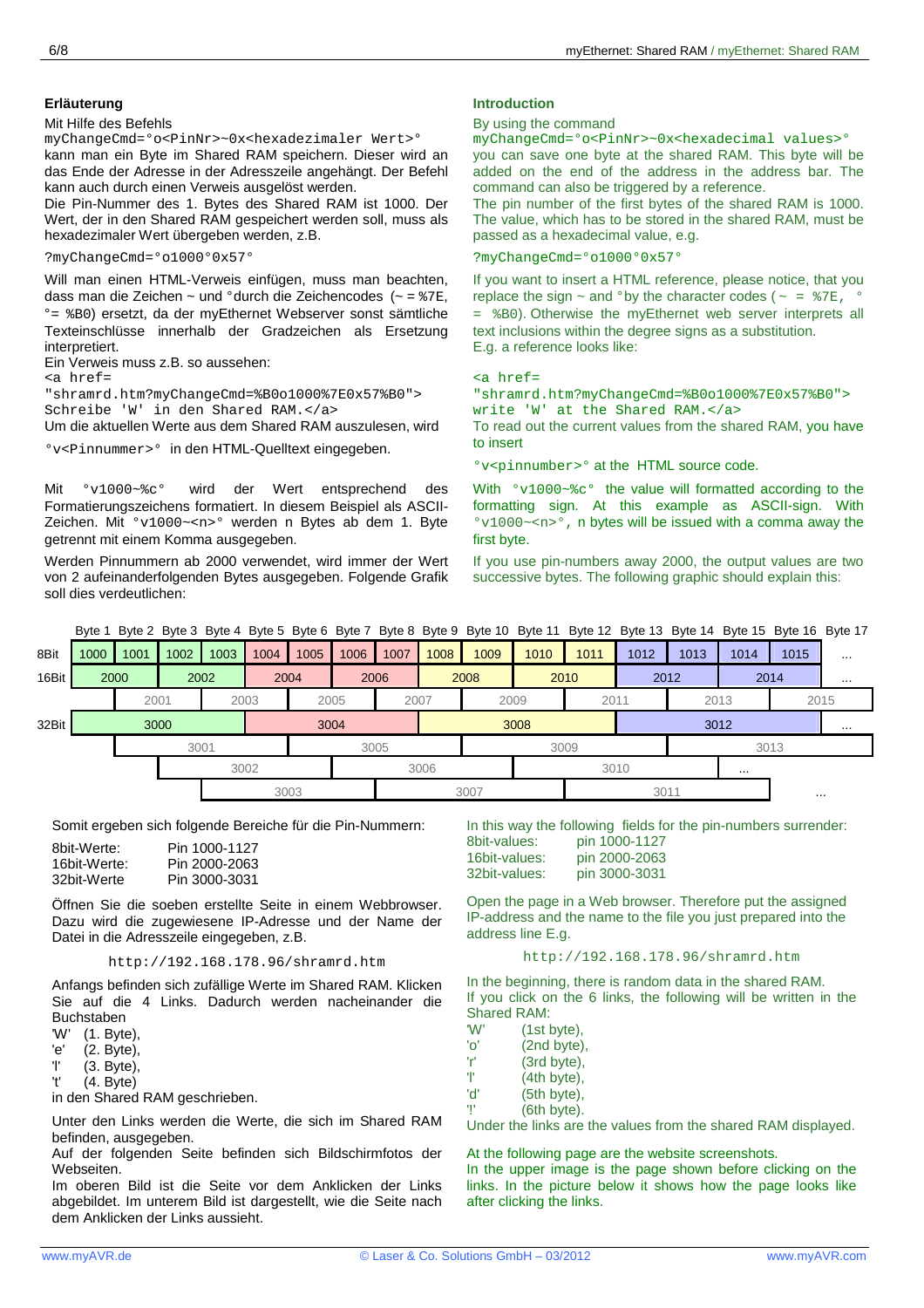|                                                                                                                                                          | <b>IVE THEITHEI. SHATED RAIN</b> / ITTY ETHEITHEI. SHATED RAIN |                                                   |        |  |  |  |  |
|----------------------------------------------------------------------------------------------------------------------------------------------------------|----------------------------------------------------------------|---------------------------------------------------|--------|--|--|--|--|
|                                                                                                                                                          |                                                                | Shared RAM Lesen & schreiben - Mozilla Fir   10 X |        |  |  |  |  |
| Datei                                                                                                                                                    | Bearbeiten Ansicht                                             | Chronik Lesezeichen                               | Extras |  |  |  |  |
|                                                                                                                                                          | http://192.168.20.96/shramrd.htm                               | →                                                 |        |  |  |  |  |
| Schreibe 'W' in den Shared RAM.<br>Schreibe 'e' in den Shared RAM.<br>Schreibe T in den Shared RAM.<br>Schreibe 't' in den Shared RAM.                   |                                                                |                                                   |        |  |  |  |  |
|                                                                                                                                                          | Inhalt des Shared RAM:                                         |                                                   |        |  |  |  |  |
| Ausgabe als<br>Ausgabe als<br>Hexadezimalzahl<br>Integer                                                                                                 |                                                                |                                                   |        |  |  |  |  |
| 4 x 1<br>Byte:                                                                                                                                           | 8000                                                           | 8000                                              |        |  |  |  |  |
| $2 \times 2$<br>Byte:                                                                                                                                    | 80                                                             | 80                                                |        |  |  |  |  |
| $1 \times 4$<br>Byte:                                                                                                                                    | 8                                                              | 8                                                 |        |  |  |  |  |
| Ausgabe als Text: Hallo $\mathbb{S}\rightarrow \mathbb{Q}$ $\blacklozenge$<br>Ausgabe mehrerer Bytes (4x1): 8,0,0,0<br>Ausgabe mehrerer Bytes (2x2): 8,0 |                                                                |                                                   |        |  |  |  |  |
| Fertia                                                                                                                                                   |                                                                |                                                   |        |  |  |  |  |

http://192.168.20.96/shramrd.htm

→  $^\star$ 

h,

Schreibe 'W' in den Shared RAM. Schreibe 'e' in den Shared RAM. Schreibe T in den Shared RAM. Schreibe 't' in den Shared RAM.

Inhalt des Shared RAM:

|                                                                                                                              | Ausgabe als<br>Integer | Ausgabe als<br>Hexadezimalzahl |  |  |  |
|------------------------------------------------------------------------------------------------------------------------------|------------------------|--------------------------------|--|--|--|
| 4 x 1<br>Byte:                                                                                                               | 87 101 108 116         | 57 65 6c 74                    |  |  |  |
| 2 x 2<br>Byte:                                                                                                               | 25943 29804            | 6557 746c                      |  |  |  |
| $1 \times 4$<br>Byte:                                                                                                        | 1953260887             | 6557                           |  |  |  |
| Ausgabe als Text: Hallo W e l t<br>Ausgabe mehrerer Bytes (4x1): 87,101,108,116<br>Ausgabe mehrerer Bytes (2x2): 25943,27749 |                        |                                |  |  |  |

Fertig

|       | <b>2</b> read / write Shared RAM - Mozilla Firefox |  |                                        | -10 |        |
|-------|----------------------------------------------------|--|----------------------------------------|-----|--------|
| Datei |                                                    |  | Bearbeiten Ansicht Chronik Lesezeichen |     | Extras |
|       | http://192.168.20.96/shramrd.htm                   |  |                                        |     |        |
|       | Write 'w' in Shared RAM.                           |  |                                        |     |        |
|       | Write 'o' in Shared RAM.                           |  |                                        |     |        |
|       | Write 'r' in Shared RAM.                           |  |                                        |     |        |
|       | Write T in Shared RAM.                             |  |                                        |     |        |
|       | Write 'd' in Shared RAM.                           |  |                                        |     |        |
|       | Write '!' in Shared RAM.                           |  |                                        |     |        |
|       |                                                    |  |                                        |     |        |

Content of Shared RAM:

|                                                                                                                                                                                                   | Output as<br>Integer | Output as<br>hexadecimal number |  |  |  |  |
|---------------------------------------------------------------------------------------------------------------------------------------------------------------------------------------------------|----------------------|---------------------------------|--|--|--|--|
| 4 x 1<br>Byte:                                                                                                                                                                                    | 800040               | 800040                          |  |  |  |  |
| 3 x 2<br>Byte:                                                                                                                                                                                    | 804                  | 804                             |  |  |  |  |
| 1 x 4<br>Byte:                                                                                                                                                                                    | 8                    | 8                               |  |  |  |  |
| Output as text: Hello $\mathbb{S}\mathbb{I} \oplus \mathbb{S} \oplus \mathbb{S}$ $\mathbb{S} \oplus \mathbb{S}$<br>output multiple bytes (6x1): 8,0,0,0,4,0<br>output multiple bytes (3x2): 8,0,0 |                      |                                 |  |  |  |  |

| http://192.168.20.96/shramrd.htm   |  |
|------------------------------------|--|
| Write 'w' in Shared RAM.           |  |
| Write 'o' in Shared RAM.           |  |
| Write 'r' in Shared RAM.           |  |
| Write T in Shared RAM.             |  |
| Write 'd' in Shared RAM.           |  |
| Write '!' in Shared RAM.           |  |
| Content of Shared $\mathsf{RAM}^c$ |  |

|                | Output as<br>Integer      | Output as<br>hexadecimal number |
|----------------|---------------------------|---------------------------------|
| 4 x 1<br>Byte: | 119 111 114 108<br>100 33 | 77 6f 72 6c 64 21               |
| 3 x 2<br>Byte: | 28535 27762<br>8548       | 6f77 6c72 2164                  |
| 1 x 4          | 1819438967                | 6f77                            |

Output as text: Hello world!

output multiple bytes (6x1): 119,111,114,108,100,33 output multiple bytes (3x2): 28535,29295,27762